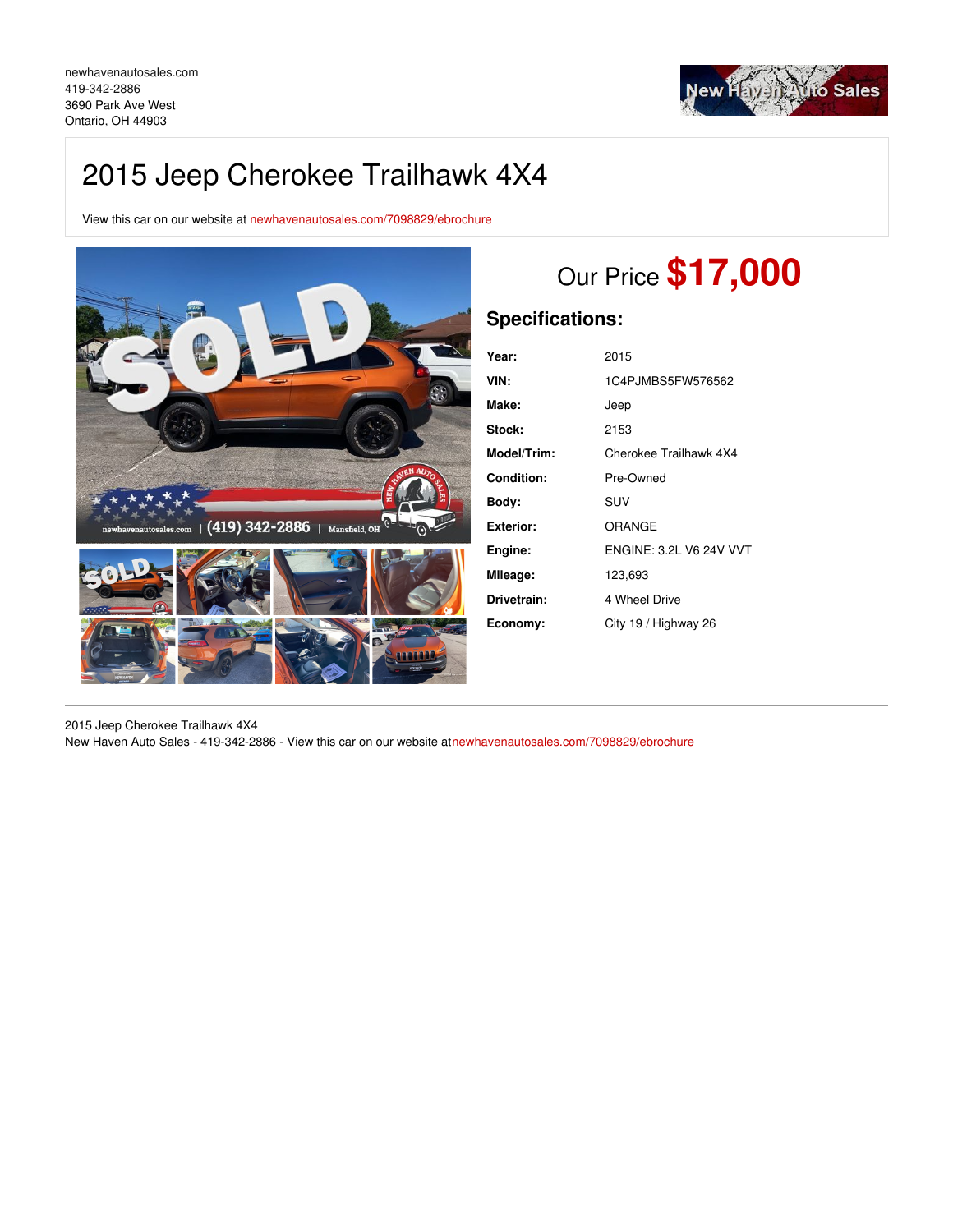

### 2015 Jeep Cherokee Trailhawk 4X4

New Haven Auto Sales - 419-342-2886 - View this car on our website a[tnewhavenautosales.com/7098829/ebrochure](https://newhavenautosales.com/vehicle/7098829/2015-jeep-cherokee-trailhawk-4x4-ontario-oh-44903/7098829/ebrochure)

## **Installed Options**

## **Interior**

- 6-Way Driver Seat -inc: Manual Recline, Height Adjustment and Fore/Aft Movement
- 6-Way Passenger Seat -inc: Manual Recline, Height Adjustment, Fore/Aft Movement and Fold Flat
- 60-40 Folding Split-Bench Front Facing Manual Reclining Fold Forward Seatback Rear Seat w/Manual Fore/Aft
- Manual Tilt/Telescoping Steering Column
- Gauges -inc: Speedometer, Odometer, Voltmeter, Engine Coolant Temp, Tachometer, Oil Temperature, Transmission Fluid Temp, Trip Odometer and Trip Computer
- Power Rear Windows and Fixed 3rd Row Windows- Leather/Metal-Look Steering Wheel
- Front Cupholder- Rear Cupholder- Compass- Valet Function
- Remote Keyless Entry w/Integrated Key Transmitter, Illuminated Entry and Panic Button
- Remote Releases -Inc: Power Fuel- Cruise Control w/Steering Wheel Controls
- Manual Air Conditioning- HVAC -inc: Underseat Ducts and Console Ducts
- Illuminated Locking Glove Box- Driver Foot Rest
- Interior Trim -inc: Metal-Look Instrument Panel Insert, Simulated Wood Door Panel Insert, Metal-Look Console Insert and Chrome/Metal-Look Interior Accents
- Full Cloth Headliner- Vinyl Door Trim Insert- Leather Gear Shifter Material
- Cloth/Leather/Vinyl Bucket Seats- Day-Night Rearview Mirror
- Driver And Passenger Visor Vanity Mirrors w/Driver And Passenger Illumination
- Full Floor Console w/Covered Storage, Mini Overhead Console w/Storage, 3 12V DC Power Outlets and 1 120V AC Power Outlet
- Front And Rear Map Lights- Fade-To-Off Interior Lighting- Carpet Floor Trim
- Full Carpet Floor Covering -inc: Vinyl/Rubber Front And Rear Floor Mats
- Cargo Area Concealed Storage- Cargo Net- Cargo Space Lights
- 8.4" Touch Screen Display
- Covered Dashboard Storage, Driver And Passenger Door Bins and 1st Row Underseat **Storage**
- Delayed Accessory Power- Power Door Locks w/Autolock Feature
- Power 1st Row Windows w/Driver And Passenger 1-Touch Up/Down Systems Monitor
- Redundant Digital Speedometer- Trip Computer- Outside Temp Gauge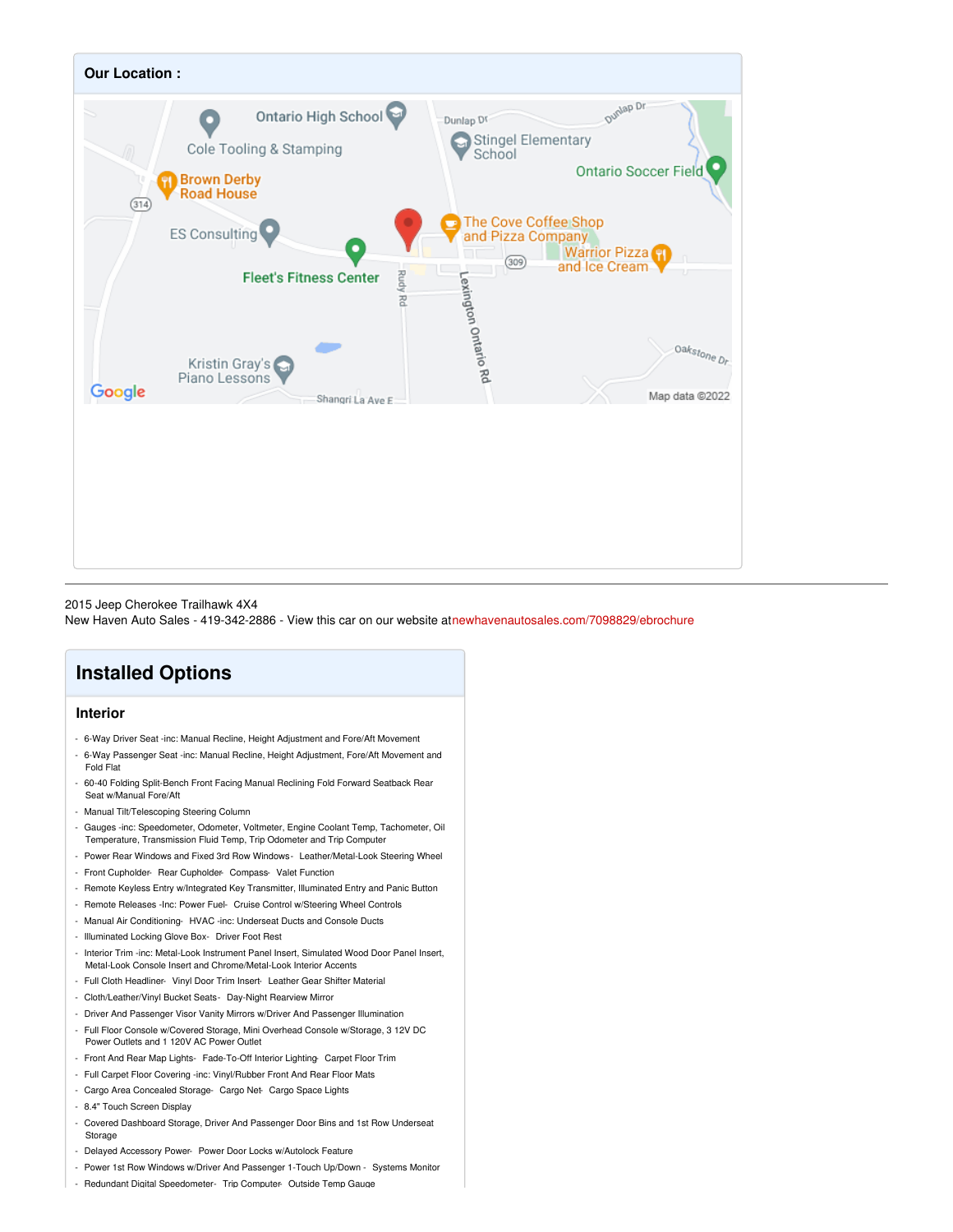- Redundant Digital Speedometer- Trip Computer- Outside Temp Gauge
- Digital/Analog Appearance
- Manual Anti-Whiplash Adjustable Front Head Restraints and Manual Adjustable Rear Head **Restraints**
- Front Center Armrest and Rear Center Armrest- 1 Seatback Storage Pocket
- Sentry Key Engine Immobilizer- 3 12V DC Power Outlets- Air Filtration
- 3 12V DC Power Outlets and 1 120V AC Power Outlet

### **Exterior**

- Wheels: 17" x 7.5" Aluminum Tires: P245/65R17 OWL AT- Steel Spare Wheel
- Black Grille w/Metal-Look Surround- Liftgate Rear Cargo Access
- Tailgate/Rear Door Lock Included w/Power Door Locks Roof Rack Rails Only
- Perimeter/Approach Lights- LED Brakelights
- Auto On/Off Projector Beam Halogen Daytime Running Headlamps w/Delay-Off
- Front Fog Lamps- Full-Size Spare Tire Mounted Inside Under Cargo
- Black Front Bumper w/Colored Bumper Insert and 2 Tow Hooks
- Black Rear Bumper w/Metal-Look Rub Strip/Fascia Accent and 1 Tow Hook
- Black Bodyside Cladding and Black Fender Flares Black Side Windows Trim
- Body-Colored Door Handles- Accent Color Exterior Mirrors
- Power Side Mirrors w/Manual Folding
- Fixed Rear Window w/Fixed Interval Wiper and Defroster- Variable Intermittent Wipers
- Deep Tinted Glass- Composite/Galvanized Steel Panels- Lip Spoiler
- Front License Plate Bracket

### **Safety**

- 6-Way Driver Seat -inc: Manual Recline, Height Adjustment and Fore/Aft Movement
- 6-Way Passenger Seat -inc: Manual Recline, Height Adjustment, Fore/Aft Movement and Fold Flat
- 60-40 Folding Split-Bench Front Facing Manual Reclining Fold Forward Seatback Rear Seat w/Manual Fore/Aft
- Manual Tilt/Telescoping Steering Column
- Gauges -inc: Speedometer, Odometer, Voltmeter, Engine Coolant Temp, Tachometer, Oil Temperature, Transmission Fluid Temp, Trip Odometer and Trip Computer
- Power Rear Windows and Fixed 3rd Row Windows- Leather/Metal-Look Steering Wheel
- Front Cupholder- Rear Cupholder- Compass- Valet Function
- Remote Keyless Entry w/Integrated Key Transmitter, Illuminated Entry and Panic Button
- Remote Releases -Inc: Power Fuel- Cruise Control w/Steering Wheel Controls
- Manual Air Conditioning- HVAC -inc: Underseat Ducts and Console Ducts
- Illuminated Locking Glove Box- Driver Foot Rest
- Interior Trim -inc: Metal-Look Instrument Panel Insert, Simulated Wood Door Panel Insert, Metal-Look Console Insert and Chrome/Metal-Look Interior Accents
- Full Cloth Headliner- Vinyl Door Trim Insert- Leather Gear Shifter Material
- Cloth/Leather/Vinyl Bucket Seats- Day-Night Rearview Mirror
- Driver And Passenger Visor Vanity Mirrors w/Driver And Passenger Illumination
- Full Floor Console w/Covered Storage, Mini Overhead Console w/Storage, 3 12V DC Power Outlets and 1 120V AC Power Outlet
- Front And Rear Map Lights- Fade-To-Off Interior Lighting- Carpet Floor Trim
- Full Carpet Floor Covering -inc: Vinyl/Rubber Front And Rear Floor Mats
- Cargo Area Concealed Storage- Cargo Net- Cargo Space Lights
- 8.4" Touch Screen Display
- Covered Dashboard Storage, Driver And Passenger Door Bins and 1st Row Underseat Storage
- Delayed Accessory Power- Power Door Locks w/Autolock Feature
- Power 1st Row Windows w/Driver And Passenger 1-Touch Up/Down Systems Monitor
- Redundant Digital Speedometer- Trip Computer- Outside Temp Gauge
- Digital/Analog Appearance
- Manual Anti-Whiplash Adjustable Front Head Restraints and Manual Adjustable Rear Head **Restraints**
- Front Center Armrest and Rear Center Armrest- 1 Seatback Storage Pocket
- Sentry Key Engine Immobilizer- 3 12V DC Power Outlets- Air Filtration
- 3 12V DC Power Outlets and 1 120V AC Power Outlet
- **Mechanical**
- Multi-Link Rear Suspension w/Coil Springs
- 4-Wheel Disc Brakes w/4-Wheel ABS, Front Vented Discs, Brake Assist, Hill Descent Control, Hill Hold Control and Electric Parking Brake
- Strut Front Suspension w/Coil Springs- Permanent Locking Hubs
- Single Stainless Steel Exhaust w/Chrome Tailpipe Finisher- 15.8 Gal. Fuel Tank
- Electric Power-Assist Speed-Sensing Steering- Front And Rear Anti-Roll Bars
- Gas-Pressurized Shock Absorbers- 1000# Maximum Payload- 4 Skid Plates
- Towing Equipment -inc: Trailer Sway Control
- 730CCA Maintenance-Free Battery w/Run Down Protection- 160 Amp Alternator